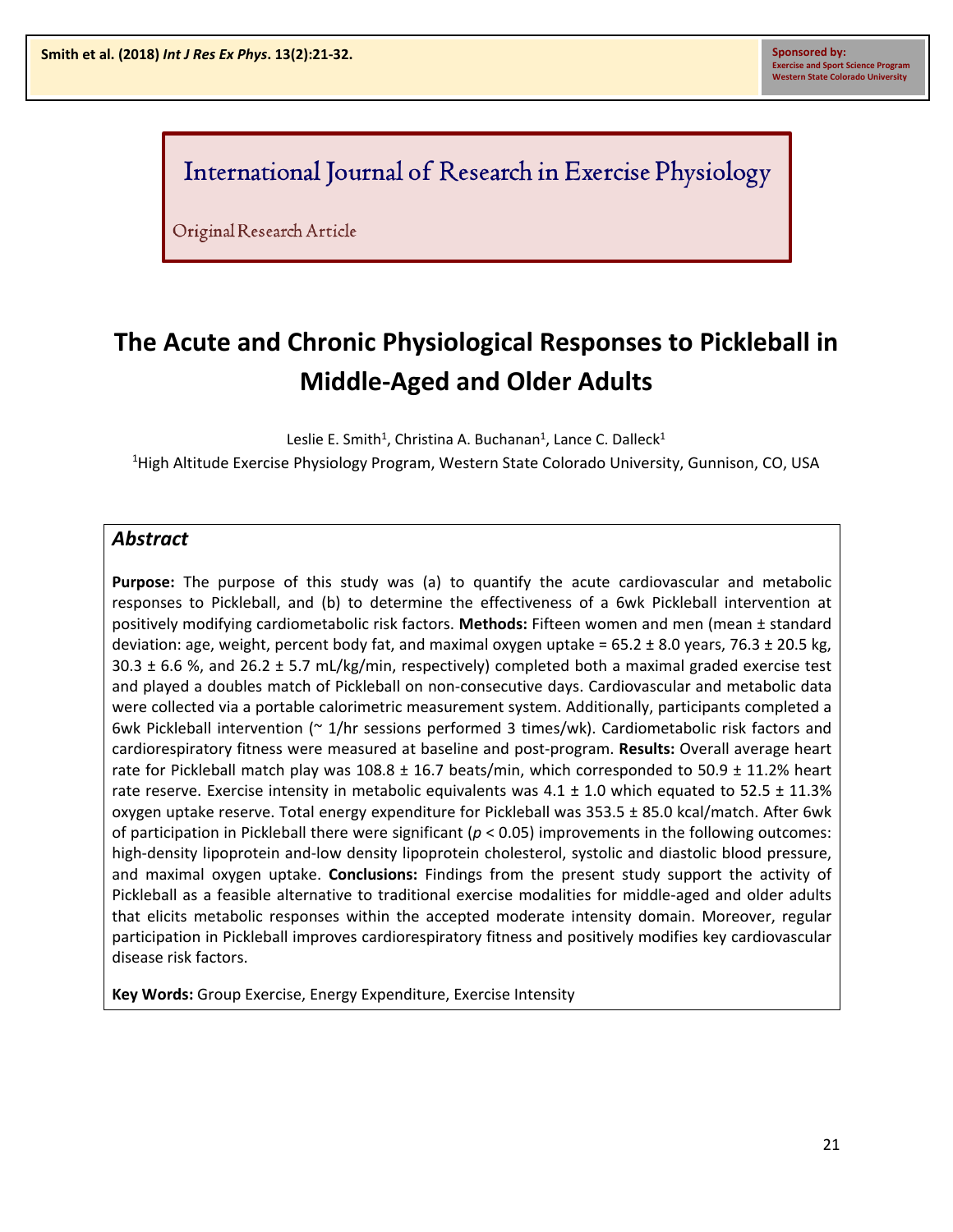## **Introduction**

Pickleball is a game that originated in the 1960s and is a hybrid of badminton, tennis, and table tennis. Pickleball can be played in singles or doubles, and uses solid paddles made of wood or composite materials to hit a perforated polymer ball (similar to a wiffle ball) over a net. It has been reported that Pickleball is one of the fastest growing sports in America especially amongst seniors<sup>1</sup>. According to 2013 data from the National Health Interview Survey nearly one-third (30.5%) of U.S. adults do not engage in leisure time physical activity<sup>2</sup>. Physical inactivity is associated with numerous unhealthy conditions, including obesity, hypertension, Type 2 diabetes, and atherosclerotic cardiovascular disease (CVD) and contributes annually to an estimated  $250,000$  premature deaths<sup>3</sup>. . Older Americans are currently both the least physically active and the most rapidly growing of any age group. For example, prevalence of inactivity in adults 65 to 74 and  $\geq$  75 years of age are 35.7% and 51.9%, respectively. Moreover, over the next few decades millions of baby boomers will continue to turn 65 years of age<sup>4</sup>. One of the reasons offered for the increased popularity of Pickleball is that it is fun. Given that lack of enjoyment is frequently offered as one of the reasons for physical inactivity in the older adult population, the 'fun factor' associated with Pickleball increases the likelihood of a lifetime pursuit of physical activity. Nevertheless, to our

knowledge there is no research examining the physiological responses to Pickleball.

Understanding the cardiovascular and metabolic responses to exercise is essential for designing safe and effective physical activity and rehabilitation programs. For example, it would be beneficial to understand the metabolic equivalent (MET) value associated with Pickleball. A MET value would allow the quantification of Pickleball exercise intensity as low, moderate, or vigorous in nature, and hence, aid in establishing a safe and effective target workload. The purpose of this study was (a) to quantify the acute cardiovascular and metabolic responses to Pickleball, and (b) to determine the effectiveness of a 6wk Pickleball intervention at positively modifying cardiometabolic risk factors. It was hypothesized that (a) Pickleball would satisfy recommended guidelines for moderate intensity exercise as defined by the American Council on Exercise (ACE) and the American College of Sports Medicine (ACSM), and (b) a Pickleball intervention would favorably modify cardiometabolic risk factors

## **Methods**

#### **Participants**

15 middle-aged to older adult men and women (40 to 85 years of age) were recruited from the faculty population of a local university, as well as the surrounding community, via advertisement through the university website, local community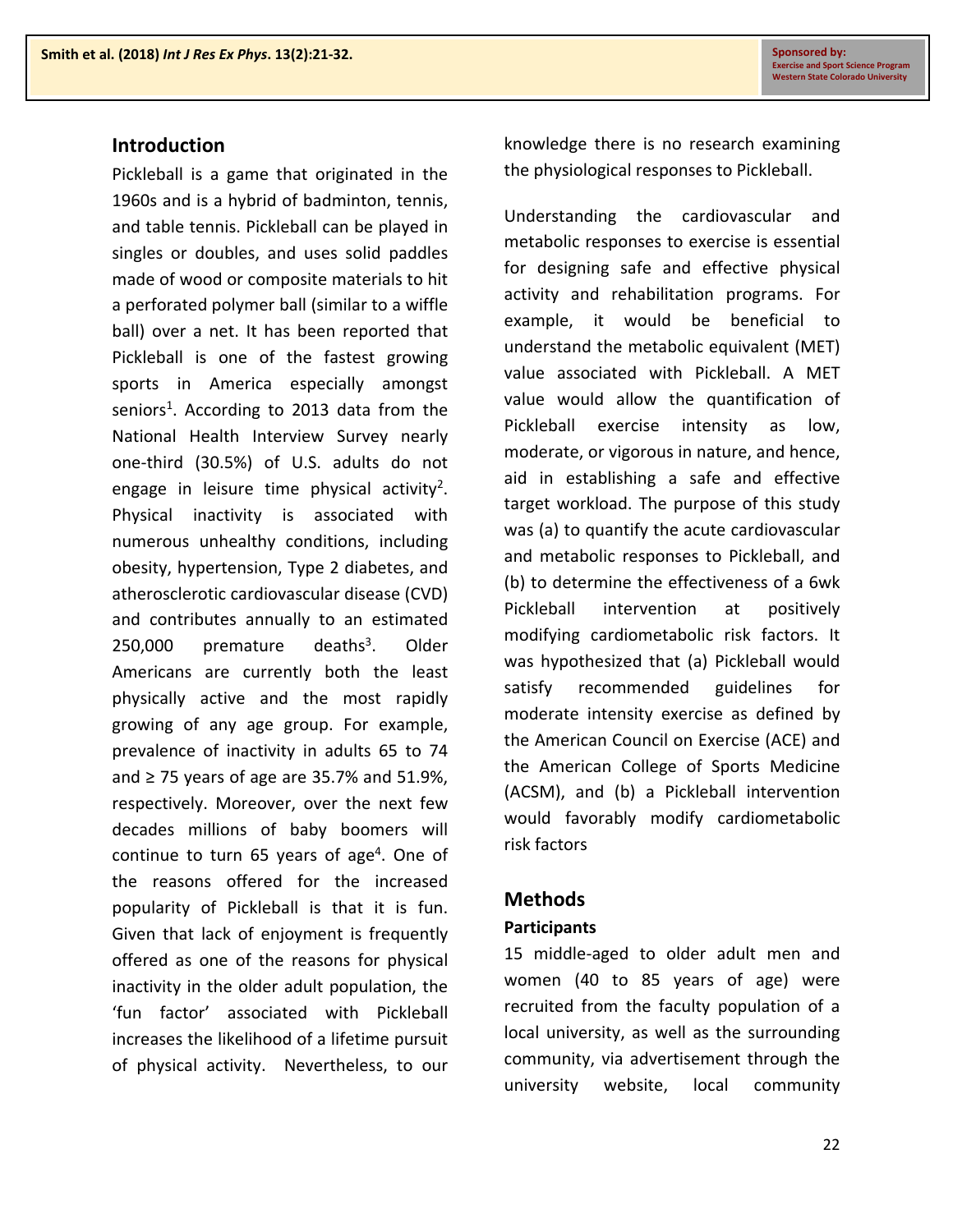newspaper, and word-of-mouth. Descriptive characteristics of the participants are presented in Table 1. This study was approved by the Institutional Review Board. Prior to participation each participant provided informed consent.

**Table 1.** Descriptive characteristics of the participants.

|                                   | Women            | Men              | Combined         |
|-----------------------------------|------------------|------------------|------------------|
| Parameter                         | $(N=8)$          | $(N=7)$          | $(N=15)$         |
| Age (years)                       | $65.3 \pm 9.4$   | $65.0 \pm 6.6$   | $65.2 \pm 8.0$   |
| Height (cm)                       | $165.1 \pm 7.3$  | $170.0 \pm 8.5$  | $167.1 \pm 7.9$  |
| Weight (kg)                       | $69.8 \pm 7.5$   | $84.4 \pm 29.8$  | $76.3 \pm 20.5$  |
| Resting heart rate (beats/min)    | $61.3 \pm 3.8$   | $58.0 \pm 3.5$   | $59.9 \pm 3.9$   |
| Maximal heart rate (beats/min)    | $154.6 \pm 17.6$ | $149.6 \pm 16.6$ | $152.5 \pm 16.6$ |
| Maximal oxygen uptake (mL/kg/min) | $25.7 \pm 6.6$   | $26.8 \pm 4.9$   | $26.2 \pm 5.7$   |
| Resting oxygen uptake (mL/kg/min) | $3.9 \pm 0.4$    | $3.9 \pm 0.7$    | $3.9 \pm 0.5$    |

Values are mean ± SD.



Figure 1. The Oxycon Mobile metabolic system attached to a participant during a Pickleball match.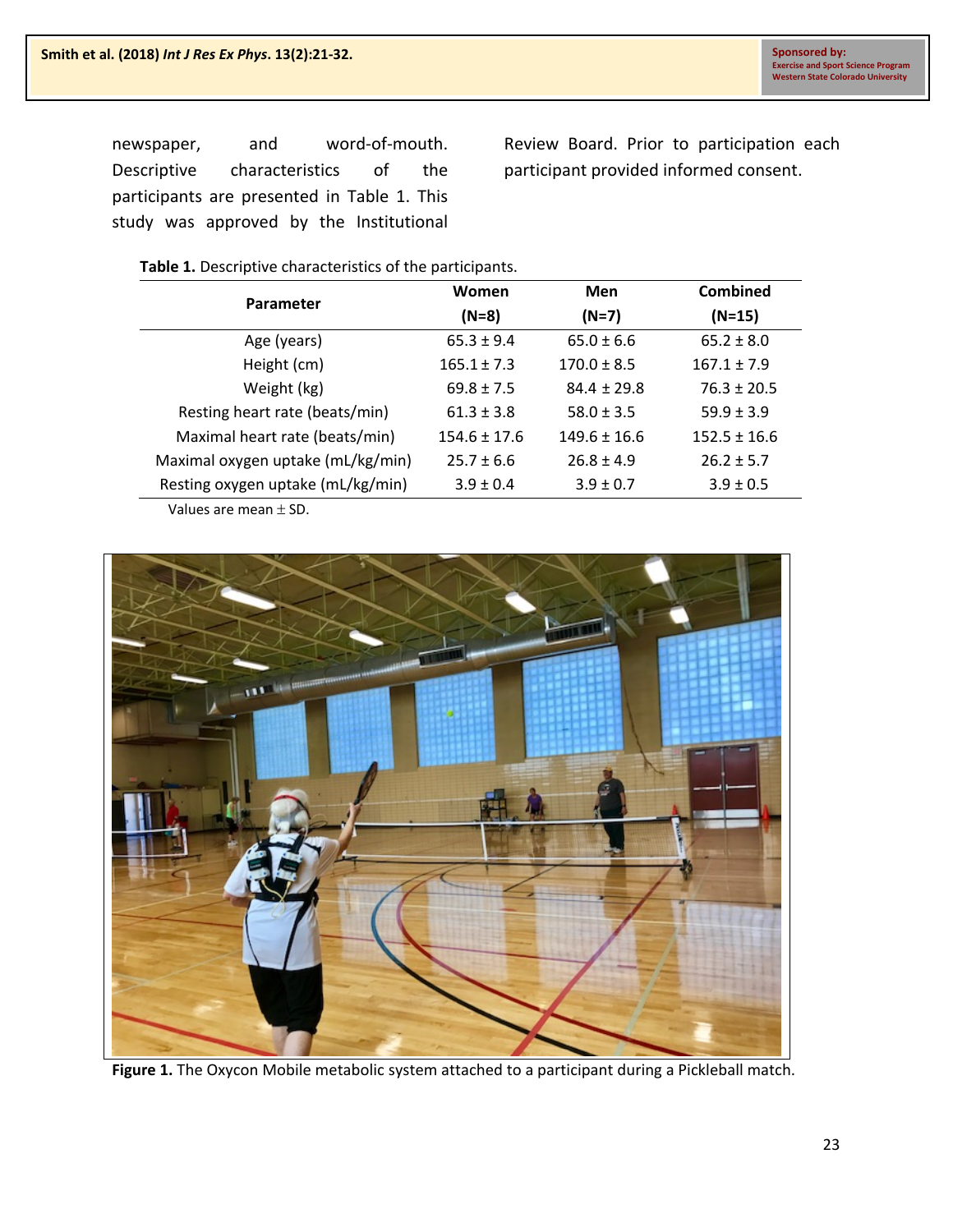#### **Experimental Design**

#### *Acute responses to Pickleball*

To quantify the acute cardiovascular and metabolic responses to Pickleball an Oxycon Mobile portable calorimetric measurement system and Polar F1 heart rate monitor were worn by each participant throughout a single Pickleball doubles match (Figure 1). The average duration of a Pickleball match was ~15min and participants played ~4 doubles matches each day for a total of 1hr.

#### *Chronic responses to Pickleball*

At baseline and post-program, participants performed a graded exercise test on a treadmill to determine maximal heart rate (HR) and maximal oxygen uptake (VO $_2$ max). Resting heart rate was also measured at baseline. Additionally, body composition, fasting blood lipids and blood glucose, waist circumference, and weight were also assessed at baseline and post-program. These measures were obtained to determine the effectiveness of a 6wk Pickleball intervention at positively modifying cardiometabolic risk factors.

#### **Procedures**

#### *Anthropometric measurements*

All anthropometric measurements were obtained using standardized guidelines<sup>5</sup>. Participants were weighed to the nearest 0.1 kg on a medical grade scale and measured for height to the nearest 0.5 cm using a stadiometer. Percent body fat was determined via skinfold. Waist circumference measurements were obtained using a cloth tape measure with a

spring loaded-handle (Creative Health Products, Ann Arbor, MI). A horizontal measurement was taken at the narrowest point of the torso (below the xiphoid process and above the umbilicus). These measurements were taken until two were within 0.5 mm of each other

## *Fasting blood lipid and glucose measurement*

A fasting blood sample was collected and analyzed for measurement of blood lipid profile and glucose Participants' hands were washed with soap and rinsed thoroughly with water, then cleaned with alcohol swabs and allowed to dry. Skin was punctured using lancets and a fingerstick sample was collected into heparin-coated 40 µl capillary tube. Blood was allowed to flow freely from the fingerstick into the capillary tube without milking of the finger. Samples were then dispensed immediately onto commercially available test cassettes for analysis in a Cholestech LDX System (Alere Inc., Waltham, MA) according to strict standardized operating procedures. The LDX Cholestech measured total cholesterol, high-density lipoprotein (HDL) cholesterol, low-density lipoprotein (LDL) cholesterol, triglycerides, and blood glucose in fingerstick blood. A daily optics check was performed on the LDX Cholestech analyzer used for the study.

#### *Resting blood pressure measurement*

The procedures for assessment of resting blood pressure outlined elsewhere was followed<sup>5</sup>. Briefly, participants were seated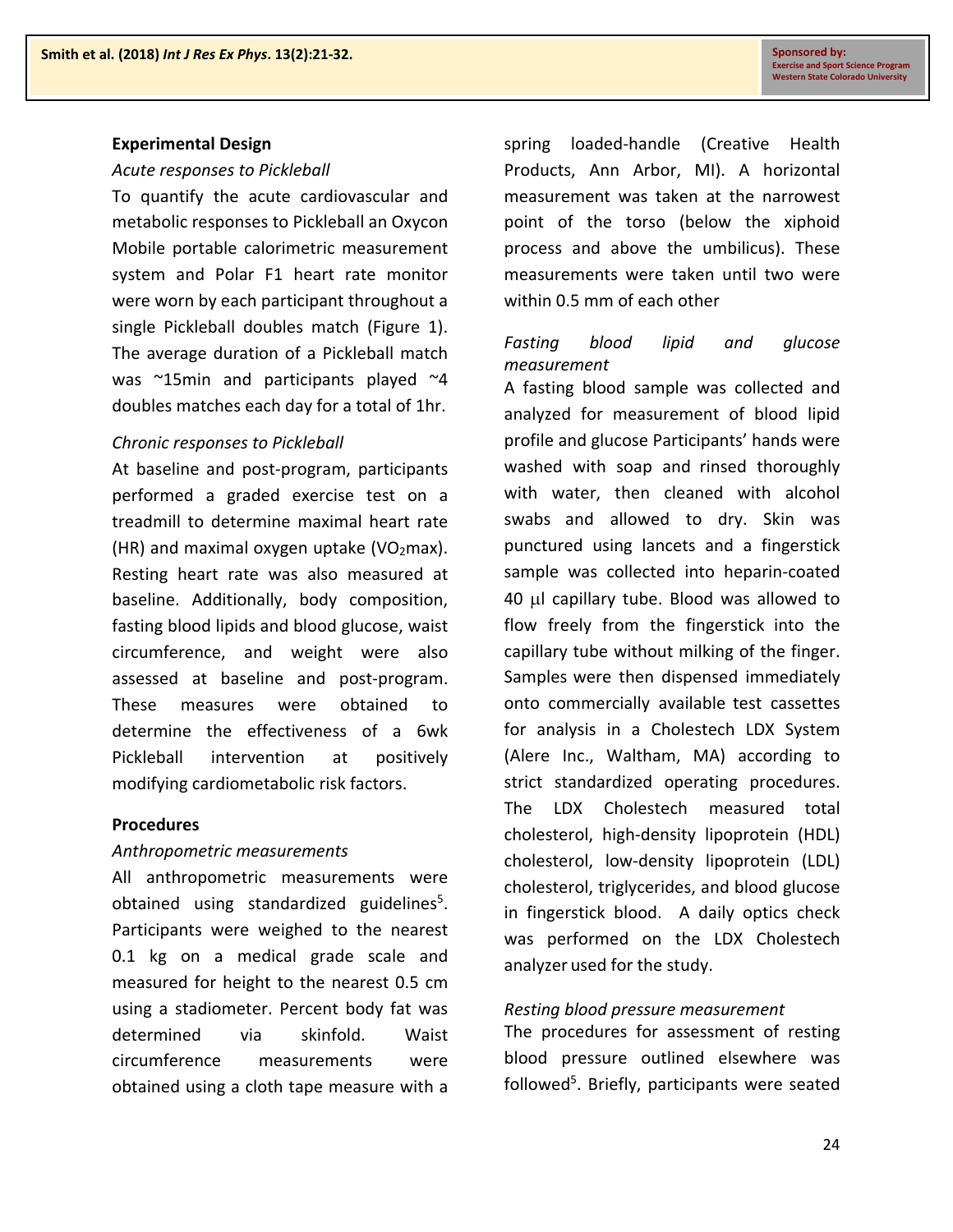quietly for 5 minutes in a chair with a back support with feet on the floor and arm supported at heart level. The left arm brachial artery blood pressure was measured using a sphygmomanometer in duplicate and separated by 1 minute. The mean of the two measurements was reported for baseline and post-program values.

### *Maximal exercise test*

After being connected to the Oxycon Mobile system and Polar F1 heart rate monitor, participants rested quietly for 5min in a seated position. The last minute of breath-by-breath and HR data were averaged and considered to be resting metabolic rate (VO<sub>2</sub>) and resting HR. On a power treadmill (Powerjog GX200, Maine), a modified Balke protocol was performed with a self-selected walking speed that could be maintained for the duration of the test. Participants were gradually brought to the selected walking speed for the first minute of the test, which was then maintained throughout the duration of the test. The first 1 min of the protocol was performed at 0% grade, thereafter, each minute the treadmill grade was increased by 1% until volitional fatigue was attained. The criteria for attainment of maximal oxygen consumption (VO<sub>2</sub>max) was two out of three of the following: (1) a plateau (∆VO2 < 150 mL/min) in VO2 with increases in workload, (2) maximal respiratory exchange ratio (RER)  $> 1.1$ , and (3) maximal HR within 15 beats/min of the agepredicted maximum (220 – age).

*Exercise intensity & metabolic calculations* Individual heart rate reserve (HRR) was determined as the difference between resting and maximal HR values. Percent HRR was calculated by subtracting resting HR from the Pickleball HR response, dividing by HRR, and then multiplying the quotient by 100. Likewise, individual oxygen uptake reserve (VO<sub>2</sub>R) was determined by the difference between resting and maximum VO2 values. Percent VO2R was calculated by subtracting resting  $VO<sub>2</sub>$  from the Pickleball  $VO<sub>2</sub>$  response, dividing by  $VO<sub>2</sub>R$ , and then multiplying the quotient by 100. The metabolic equivalent (MET) for Pickleball exercise was determined by dividing the exercise  $VO<sub>2</sub>$  by resting  $VO<sub>2</sub>$  for the Pickleball match play (i.e., any warm-up and cool-down metabolic data was omitted in this analysis). Net energy expenditure (kcal/session) for the Pickleball session was calculated by first subtracting the resting metabolic rate (1 MET) from the abovecalculated MET equivalent of Pickleball exercise. This term was multiplied by individual resting  $VO<sub>2</sub>$ , individual body mass, divided by 1000, multiplied by 5 (the assumption was made for an energy cost of 5 kcal/L of oxygen), and last multiplied by 60min (average daily duration of Pickleball match play).

#### **Statistical analyses**

All analyses were performed using SPSS Version 22.0 (Chicago, IL) and GraphPad Prism 6.0. (San Diego, CA). Measures of centrality and spread are presented as mean  $\pm$  SD. Primary outcome measures for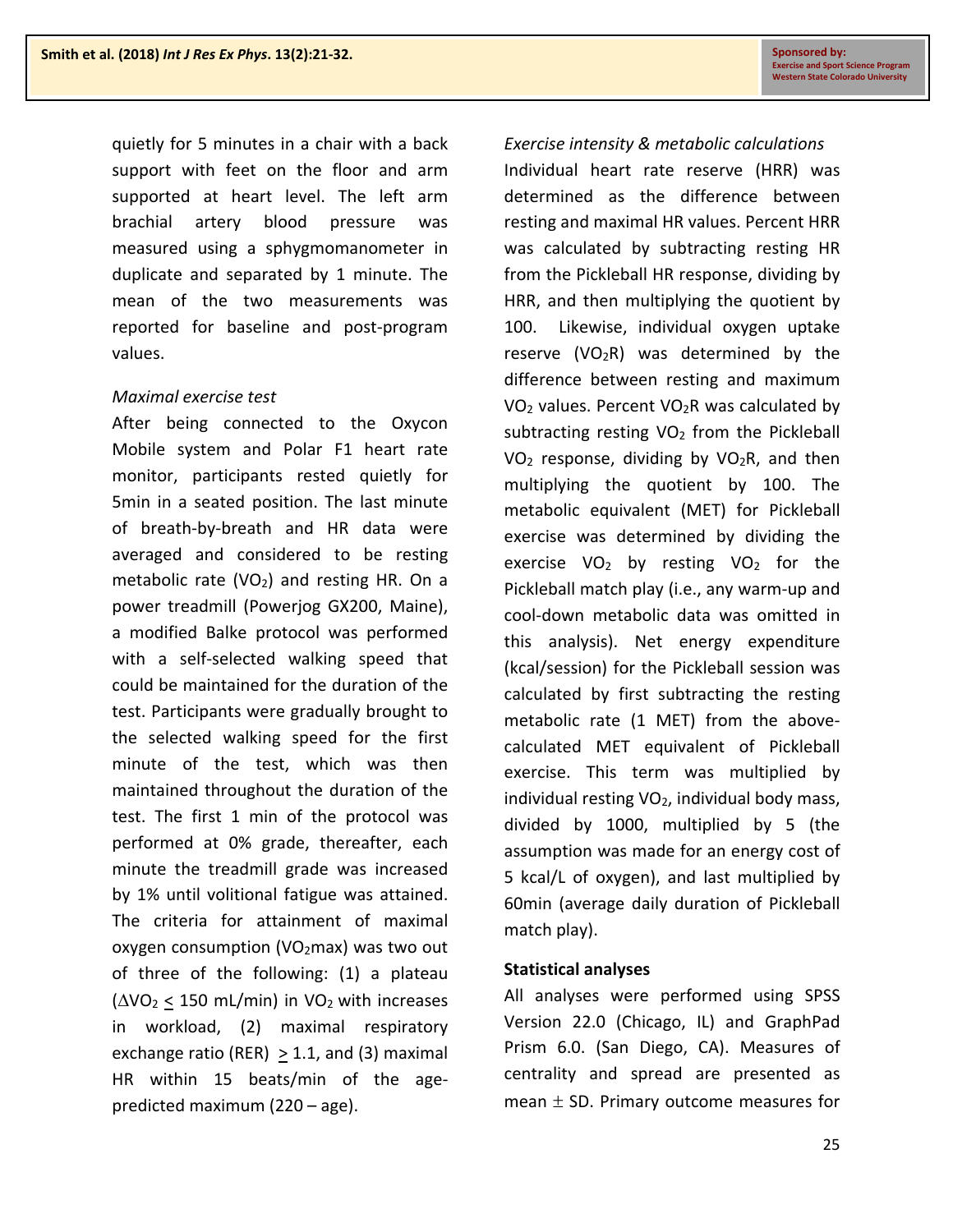the acute cardiovascular and metabolic responses to Pickleball were relative exercise intensity (% HRR and %  $VO<sub>2</sub>R$ ), metabolic equivalents (METs), and energy expenditure (kcal/min and kcal/session). Primary outcome measures for the chronic cardiovascular and metabolic responses to Pickleball were the change in cardiometabolic risk factors, including VO2max, weight, waist circumference, body composition, blood pressure, blood lipids, and blood glucose. Paired t-tests were used to compare the mean primary outcome measures between baseline and postprogram. The probability of making a Type I error was set at p < 0.05 for all statistical analyses.

## **Results**

*Acute cardiovascular and metabolic responses to Pickleball*

Cardiovascular and metabolic responses (mean ± SD) to Pickleball for the fifteen participants (8 women and 7 men) who

completed the study are presented in Table 2. Overall heart rate for a Pickleball doubles match was  $108.8 \pm 16.7$  beats/min, which corresponded to  $50.9 \pm 11.2\%$  HRR and  $52.5$  $± 11.3% VO<sub>2</sub>R. Absolute exercise intensity in$ METs was  $4.1 \pm 1.0$ . Total energy expenditure for a Pickleball match equated to  $353.5 \pm 85.0$  kcal/match. Figure 2 illustrates the exercise intensity in terms of HRR for a representative participant throughout a Pickleball match.

## *Chronic cardiovascular and metabolic responses to Pickleball*

The chronic cardiovascular and metabolic responses to Pickleball are presented in Table 3 for all individuals who completed the intervention ( $N = 15$ ). At 6wk, paired ttests revealed favorable changes (p<0.05) in HDL and LDL cholesterol, systolic and diastolic blood pressure, and  $VO<sub>2</sub>$ max indicating a positive effect on cardiometabolic health.

| <b>Parameter</b>   | Women (N=8)      | Men $(N=7)$       | Combined (N=15)  |
|--------------------|------------------|-------------------|------------------|
| HR (beats/min)     | $107.2 \pm 11.9$ | $110.8 \pm 22.6$  | $108.8 \pm 16.7$ |
| Range              | 79-133           | 79-158            | 79-158           |
| % HRR              | $46.4 \pm 7.3$   | $56.2 \pm 13.4$   | $50.9 \pm 11.2$  |
| Range              | 21-69            | 27-83             | 21-83            |
| %VO <sub>2</sub> R | $53.3 \pm 7.5$   | $51.5 \pm 15.7$   | $52.5 \pm 11.3$  |
| Range              | 12-80            | 12-86             | 12-86            |
| <b>METs</b>        | $4.2 \pm 0.9$    | $4.1 \pm 1.1$     | $4.1 \pm 1.0$    |
| Range              | $1.5 - 6.8$      | $1.8 - 7.7$       | $1.5 - 7.7$      |
| kcal/min           | $5.5 \pm 0.9$    | $6.4 \pm 1.9$     | $5.9 \pm 1.4$    |
| Range              | $2.2 - 9.0$      | $2.1 - 10.8$      | $2.1 - 10.8$     |
| kcal/match         | $330.0 \pm 54.7$ | $381.6 \pm 111.8$ | $353.5 \pm 85.0$ |
| Range              |                  |                   |                  |

Values are mean  $\pm$  SD. (HR, heart rate; %HRR, percentage heart rate reserve; kcal, kilocalories; METs, metabolic equivalents; %VO2R, percentage oxygen uptake reserve).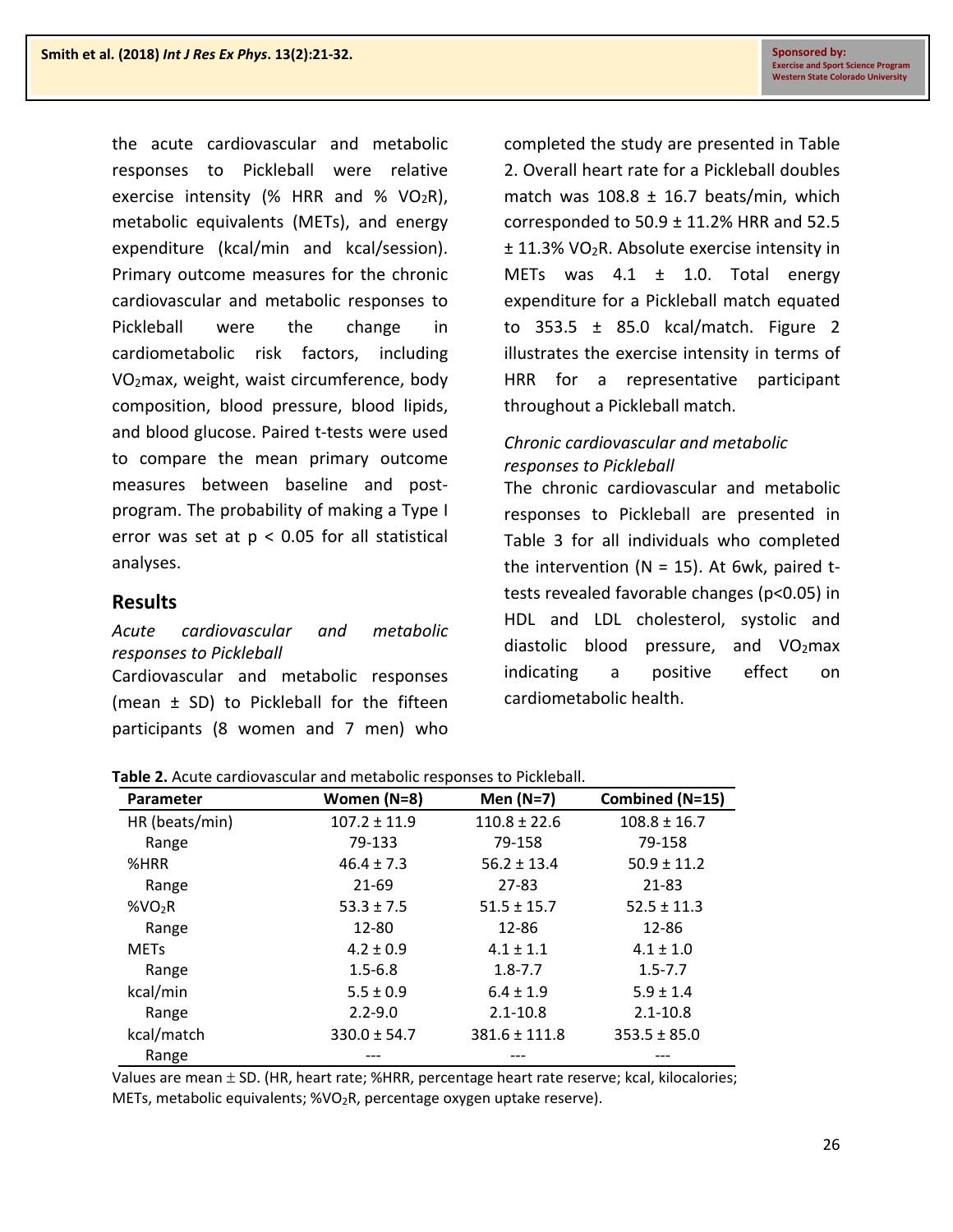![](_page_6_Figure_2.jpeg)

**Figure 2**. Exercise intensity in terms of heart rate reserve (HRR) for a representative participant throughout the duration of a Pickleball match. The dashed lines (**---------**) represent the moderate exercise intensity classification.

| Variable                        | <b>Baseline</b><br>mean $±$ SD | Change at 6wk<br>mean (95% CI) | p-value difference<br>to baseline |
|---------------------------------|--------------------------------|--------------------------------|-----------------------------------|
| Weight (kg)                     | $76.3 \pm 20.5$                | $0.13$ (-0.25 to 0.52)         | 0.465                             |
| Waist circumference (cm)        | $85.5 \pm 13.4$                | $0.25$ (-0.17 to 0.67)         | 0.214                             |
| Body fat (%)                    | $30.3 \pm 6.6$                 | $-0.29$ ( $-1.00$ to 0.40)     | 0.373                             |
| Systolic blood pressure (mmHg)  | $135.1 \pm 11.4$               | $-4.75$ ( $-6.16$ to $-3.34$ ) | $< 0.001*$                        |
| Diastolic blood pressure (mmHg) | $86.8 \pm 5.3$                 | $-2.50$ ( $-4.37$ to $-0.63$ ) | $0.013*$                          |
| $TC$ (mg/dL)                    | $182.3 \pm 44.3$               | 2.42 (-4.89 to 9.72)           | 0.482                             |
| HDL (mg/dL)                     | $62.0 \pm 17.8$                | 3.08 (0.26 to 5.90)            | $0.035*$                          |
| LDL (mg/dL)                     | $104.0 \pm 31.8$               | $-3.67$ ( $-7.01$ to $-0.32$ ) | $0.034*$                          |
| TRIG (mg/dL)                    | $78.0 \pm 22.7$                | 4.33 (-3.04 to 11.71)          | 0.223                             |
| GLU (mg/dL)                     | $86.3 \pm 7.3$                 | $0.75$ (-0.83 to 2.33)         | 0.319                             |
| VO <sub>2</sub> max(mL/kg/min)  | $26.2 \pm 5.7$                 | 3.11 (2.44 to 3.78)            | $< 0.001*$                        |

Note: confidence interval (CI), total cholesterol (TC), high density lipoprotein (HDL), low density lipoprotein (LDL), triglycerides (TRIG), blood glucose (GLU), maximal oxygen uptake (VO<sub>2</sub>max). \*denotes p < 0.05.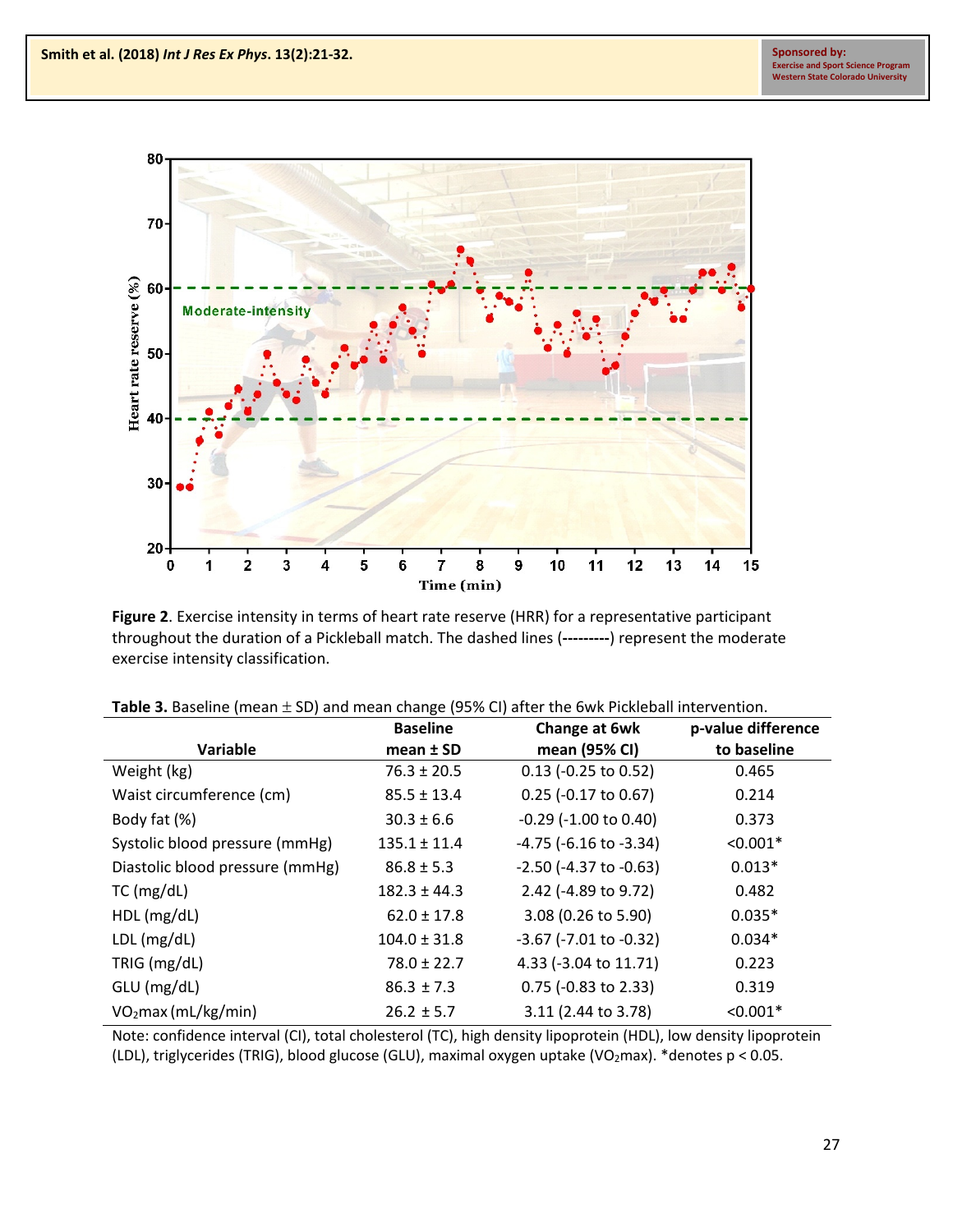### **Discussion**

Aging is frequently accompanied with increased levels of physical inactivity, which contributes to numerous unfavorable health consequences including decreased cardiorespiratory fitness levels. This is disconcerting as low cardiorespiratory fitness is strongly linked with an increased risk of cardiovascular disease (CVD), mortality from CVD, and all-cause mortality. Indeed, it has been proposed elsewhere that cardiorespiratory fitness should be employed as the ultimate marker for risk stratification and health outcomes<sup>6</sup>. Increased physical inactivity in older adults may be partially attributable to inaccessibility and lack of enjoyment, which makes familiar and popular land-based exercises such as walking, jogging, and cycling more difficult. The main finding of the present study is that regular participation in Pickleball elicits cardiovascular and metabolic responses that fulfill exercise intensity guidelines for improving and maintaining cardiorespiratory fitness<sup>5,7</sup>. Mean exercise intensity was 50.9% of HRR, 52.5% of  $VO<sub>2</sub>R$ , and 4.1 METs, respectively. Overall energy expenditure for Pickleball was ~350 kcal/match. Collectively, these findings support Pickleball as an ideal alternative form of physical activity for middle-aged and older adults.

#### **Pickleball Intensity**

Exercise intensity is arguably the most critical component of the exercise

prescription model. Failure to meet minimal threshold values may result in lack of a training effect, while too high of an intensity could lead to over-training and negatively impact adherence to an exercise program6. Results from the present study indicate Pickleball can be classified as "moderate" according to various organizations definition of physical activity intensity<sup>5,7</sup>. For example, moderate exercise intensity in relative terms has been defined as 40-59% of HRR/VO<sub>2</sub>R<sup>5</sup>. Participants in the present study exercised at workloads during Pickleball that elicited HRR (50.9%) and  $VO<sub>2</sub>R$  (52.5%) values that fall within the moderate relative intensity category. However, it is also important to note the considerable between-subject variability in the HRR/VO2R responses to Pickleball (see ranges reported in Table 2). Although the mean exercise intensity response fell within the recommended "moderate" intensity range of 40-59% HRR/VO<sub>2</sub>R, it is also evident that for some participants the HRR/VO2R responses were above the "moderate" category and within the "vigorous" category of exercise intensity. Research is quite clear that for most individuals the benefits of low-to-moderate intensity exercise substantially outweighs any risks; however, for a small segment (i.e., *the high risk*) of the population, the risk of exercise-related events such as a heart attack or sudden death, is substantial when performing unaccustomed exercise bouts, in particular vigorous intensity exercise<sup>5</sup>. Consequently, caution may be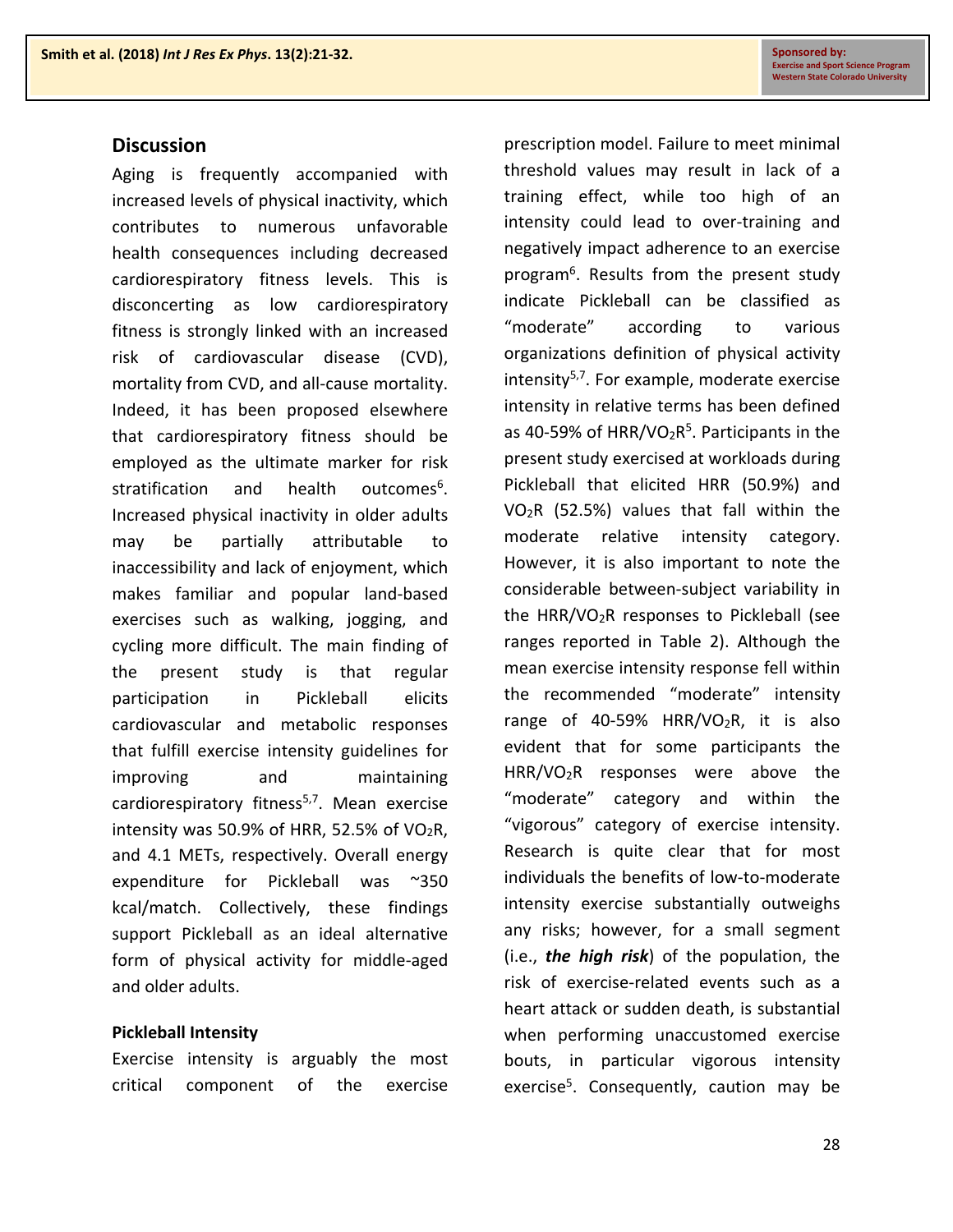advised when recommending Pickleball for higher risk individuals (e.g., Type 2 diabetics or cardiac-diseased).

## *Metabolic Equivalent for Pickleball*

In both the U.S. Surgeon General<sup>8</sup> report on physical activity and elsewhere<sup>9</sup>, moderateintensity physical activity in metabolic terms has been classified as 3 to 6 METS. In the present study, the MET response to Pickleball averaged 4.1 and ranged from 1.5 to 7.7. Thus, participants in the present investigation exercised at workloads during Pickleball that elicited metabolic responses within the accepted moderate-intensity range. This is an important finding given the fact that moderate-intensity exercise has been widely recommended for health benefits<sup>8</sup>. MET values described in the present study compare favorably to more traditional land-based aerobic values and non-traditional physical activity values. For instance, treadmill and over ground walking at 3.0 miles per hour is an equivalent moderate-intensity physical activity at 3.3 METS. Likewise, an 80kg individual cycling between 50 and 100 Watts will elicit a MET value ranging from 4.0 to 6.0 METS<sup>5</sup>. Moreover, Guderian and colleagues $^{10}$ reported that playing Wii Fit video games is a feasible alternative to more traditional aerobic exercise modalities for middle-aged and older adults that elicits a 3.5 mean MET value response. More recently, we demonstrated $11$  that Zumba Gold exercise produced a 4.3 mean MET response in middle-aged and older adults.

## *Pickleball Energy Expenditure*

Research has demonstrated that there is a dose-response relationship between exercise and multiple health outcomes, including cardiorespiratory fitness, risk of coronary artery disease (CAD) and all-cause mortality, obesity, dyslipidemia, type 2 diabetes, and colon cancer $12$ . Based on these dose-response relationships, both the  $ACSM<sup>5</sup>$  and U.S. Surgeon General<sup>8</sup> have noted that the health benefits of a program are associated with the total weekly energy expenditure. Gross (total) energy expenditure includes both the resting metabolic rate and the energy expenditure attributable to the exercise itself (net caloric expenditure). For the improvement and maintenance of cardiorespiratory fitness, the ACSM has recommended a target energy expenditure of 150 to 400 kilocalories per day (kcal/day). From a practical perspective, results from the present study highlight that participation in an hour of Pickleball yields a mean energy expenditure of ~355 kcal that fulfills the ACSM recommendations for daily energy expenditure.

## *Chronic cardiovascular and metabolic adaptations to Pickleball*

The results of the current study demonstrate that regular participation in Pickleball confers similar health benefits when compared to those achieved from traditional aerobic training. Indeed, playing Pickleball for 6wk resulted in significant improvements in the lipid profile, blood pressure, and cardiorespiratory fitness.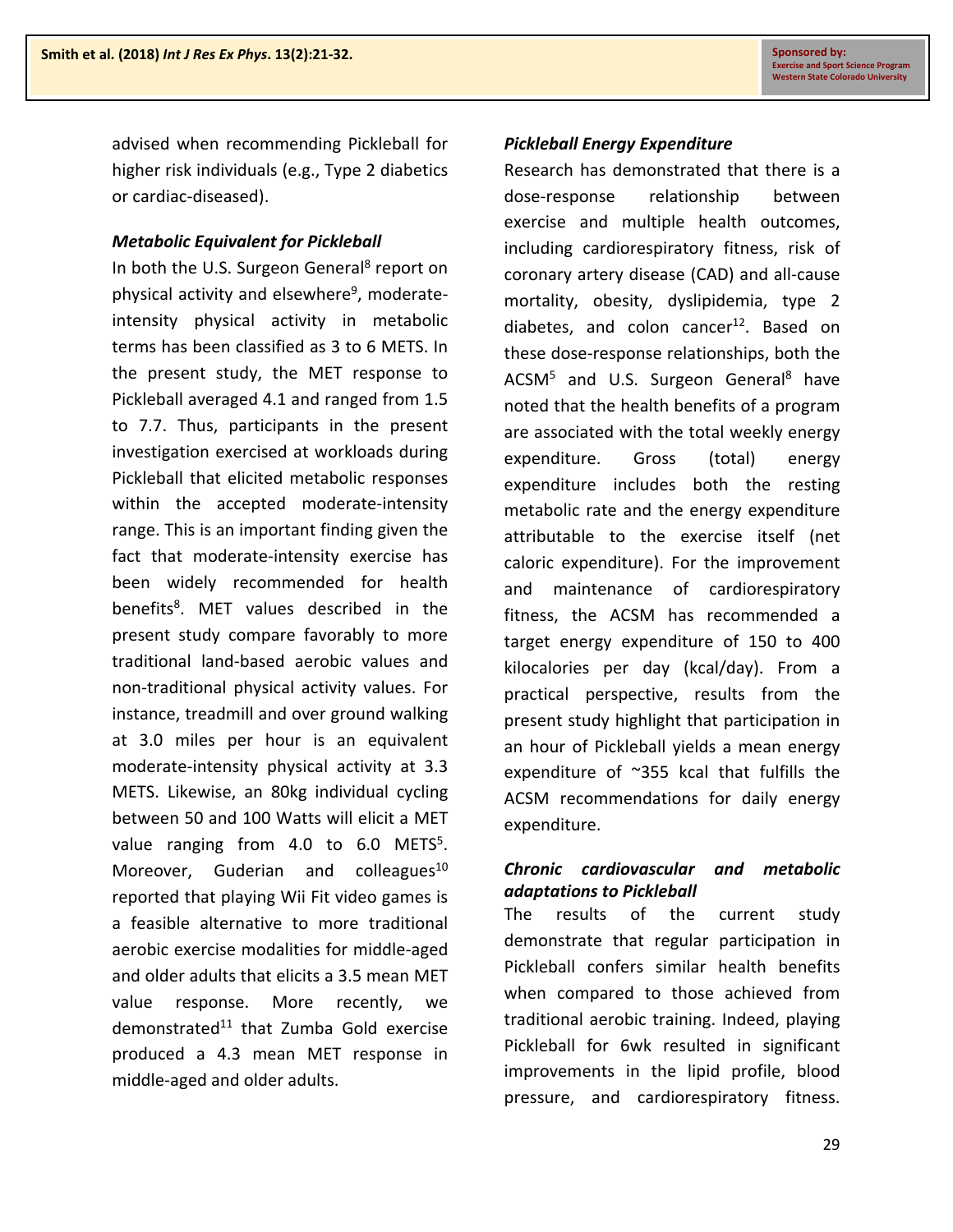These positive adaptations to cardiometabolic health have novel clinical and public health relevance, as a large number of adults fall into clinically-defined categories of dyslipidemia, hypertension, and/or low cardiorespiratory and therefore demonstrate increased CVD risk $5,13$ .

Cardiorespiratory fitness has been coined the ultimate health outcome $6$ , and for good reason; it has been shown that low cardiorespiratory fitness accounts for more deaths in both men and women than any other CVD risk factor<sup>14</sup>. Overall, VO<sub>2</sub>max was improved on average by ~1.0 METs following 6wk of Pickleball participation. These improvements likely have important long-term prevention implications as a recent study reported a 1 MET increase in VO2max was associated with an 18% reduction in deaths due to  $CVD^{15}$ . Next to low cardiorespiratory fitness hypertension has been implicated in the second highest number of overall deaths amongst American adults according to one study<sup>14</sup>. Systolic and diastolic blood pressure were both significantly reduced in the presented study by  $\approx$ 5 mmHg and  $\approx$ 3 mmHg, respectively. Although these changes appear rather unassuming, it has been demonstrated that blood pressure decreases of as little as 2 mmHg are associated with a 6% decrease in stroke mortality and a 4% decrease in coronary artery disease<sup>16</sup>. Dyslipidemia refers to abnormalities in the blood lipid and lipoprotein profile of which elevations in total cholesterol, LDL cholesterol, and

triglycerides, along with low HDL cholesterol, are characteristic features. The positive modifications to HDL ( $\uparrow$  ~3 mg/dL) and LDL ( $\sqrt{4\%}$ ) observed in the present study have the potential to yield important overall cardiovascular health benefits. For instance, it has been estimated that for every 1 mg/dL increase in HDL cholesterol, the risk of a coronary heart disease event is reduced by 2 to  $3\frac{1}{2}$ . Moreover, it has been purported that for every 1% decrease in LDL cholesterol there is a corresponding 1% reduced risk for significant heart disease events $18$ .

#### **Methodological Considerations**

Possible limitations to the present study merit discussion. The present study investigated the cardiovascular and metabolic responses to a representative sample of middle-aged and older adults participating in Pickleball. The cardiovascular and metabolic responses to Pickleball may vary across different populations. In particular, those older adult cohorts with balance impairments, mobility limitations, and/or more severe chronic disease may need further screening before exploring Pickleball as a viable form of physical activity. Another possible limitation is the relatively short resting period used for collecting resting HR and  $VO<sub>2</sub>$ . However, unpublished pilot testing data from our laboratory found no significant differences ( $p > 0.05$ ) between resting HR and VO<sub>2</sub> values obtained following 5min and 30min of rest.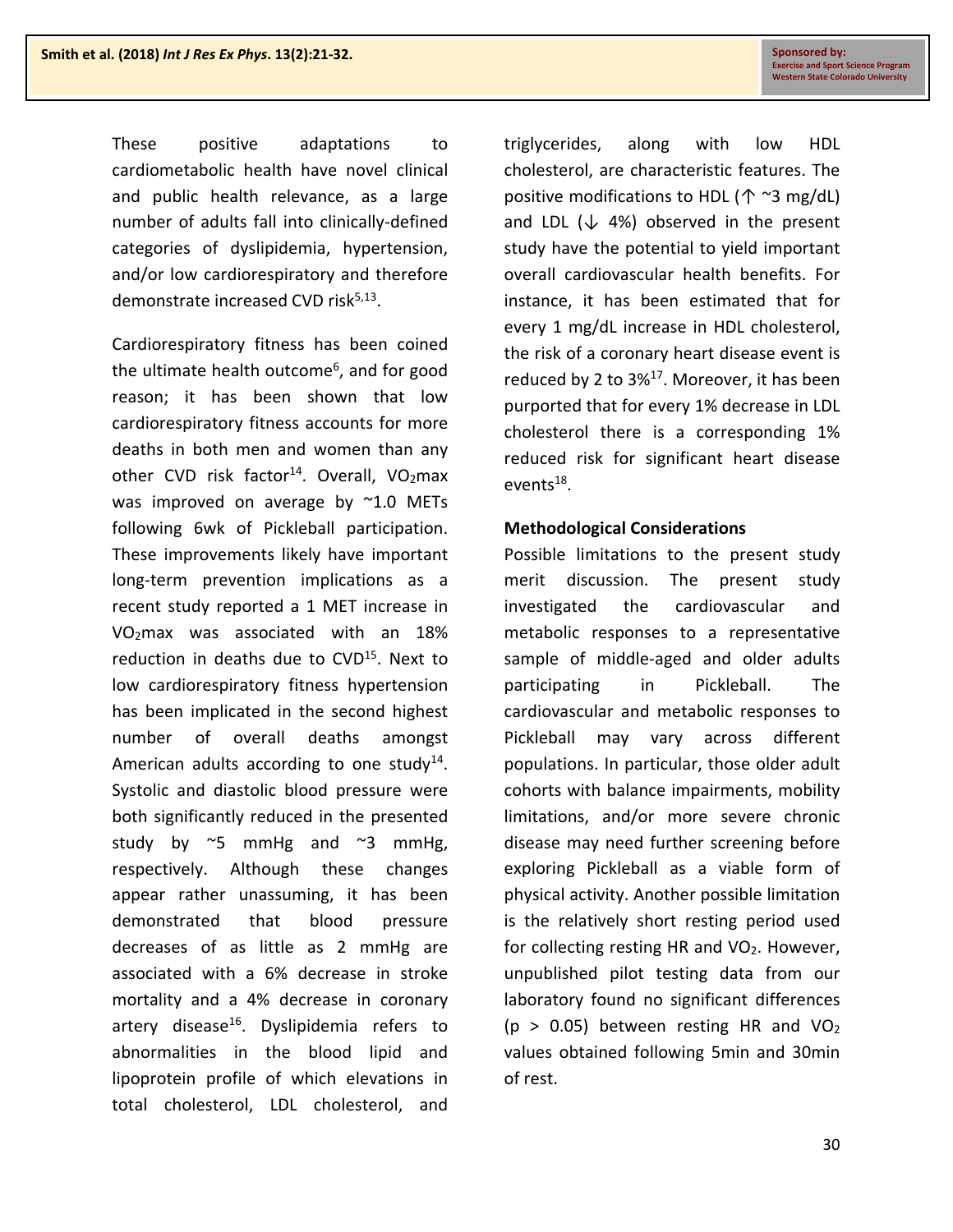## **Conclusions**

To our knowledge, this is the first study to investigate the cardiovascular and metabolic responses to Pickleball in middleaged and older adults. Findings from the present study support Pickleball as a feasible alternative to traditional physical activity and exercise modalities for older adults that fulfills guidelines for improving and maintaining cardiorespiratory fitness. This is critical, as low cardiorespiratory fitness may contribute to premature mortality in this segment of the population<sup>19</sup>. Moreover, decreased cardiorespiratory fitness contributes to a reduction in physiological functional capacity and eventually can result in loss of independence<sup>20</sup>. Overall, these findings are important for exercise professionals, physical therapists, and others who design exercise programs and/or promote physical activity for older adult populations.

#### **Competing interests**

This investigation was supported financially by the American Council on Exercise (ACE). The American Council on Exercise (ACE) was not involved in development of the study design, data collection and analysis, or preparation of the manuscript. There are no other potential conflicts of interest related to this article.

#### **Address for Correspondence**

Lance Dalleck, Ph.D., High Altitude Exercise Physiology Program, 600 N. Adams St., Western State Colorado University, Gunnison, CO, United States, 81231. Phone: 970-943-7132; Email: [ldalleck@western.edu.](mailto:ldalleck@western.edu)

#### **References**

- 1. <http://www.usapa.org/>Retrieved 26 November 2015.
- 2. Mozaffarian D, Benjamin EJ, Go AS, Arnett DK, Blaha MJ, Cushman M, de Ferranti S, Després JP, Fullerton HJ, Howard VJ, Huffman MD, Judd SE, Kissela BM, Lackland DT, Lichtman JH, Lisabeth LD, Liu S, Mackey RH, Matchar DB, McGuire DK, Mohler ER 3rd, Moy CS, Muntner P, Mussolino ME, Nasir K, Neumar RW, Nichol G, Palaniappan L, Pandey DK, Reeves MJ, Rodriguez CJ, Sorlie PD, Stein J, Towfighi A, Turan TN, Virani SS, Willey JZ, Woo D, Yeh RW, & Turner MB. (2015). Heart disease and stroke statistics--2015 update: a report from the American Heart Association. *Circulation*, 131, 29-322.
- 3. Booth FW, Gordon SE, Carlson CJ, Hamilton MT. (2000). Waging war on modern chronic diseases: primary prevention through exercise biology. *J Appl Physiol*, 88:774-787.
- 4. Nelson ME, Rejeski WJ, Blair SN, Duncan PW, Judge JO. (2007). Physical activity and public health in older adults: recommendations from the American College of Sports Medicine and the American Heart Association. *Circulation*, 116:1094-1105.
- 5. Pescatello, L.S. (Ed.). *ACSM's Guidelines for Exercise Testing and Prescription (9th ed.)*. Baltimore, MD: Lippincott Williams & Wilkins, 2014.
- 6. Franklin BA. (2007). Fitness: the ultimate marker for risk stratification and health outcomes? *Prev Cardiol*, 10:42-46.
- 7. Bryant CX, Green DJ. *ACE personal trainer manual*. American Council on Exercise, San Diego, CA, 2010.
- 8. U.S. Department of Health and Human Services. *Surgeon General's report: Physical activity and health.* Washington, DC: U.S. Department of Health and Human Services, 1996.
- 9. Ainsworth BE, Haskell WL, Herrmann SD, Meckes N, Bassett DR Jr, Tudor-Locke C, Greer JL, Vezina J, Whitt-Glover MC, Leon AS. (2011). Compendium of physical activities: a second update of codes and MET values. *Med Sci Sports Exerc*, 43(8):1575-81.
- 10.Guderian B, Borreson LA, Sletten LE, Cable K, Stecker TP, Probst MA, Dalleck LC. (2010). The cardiovascular and metabolic responses to Wii Fit video game playing in middle-aged and older adults. *J Sports Med Phys Fitness*, 50(4):436-42.